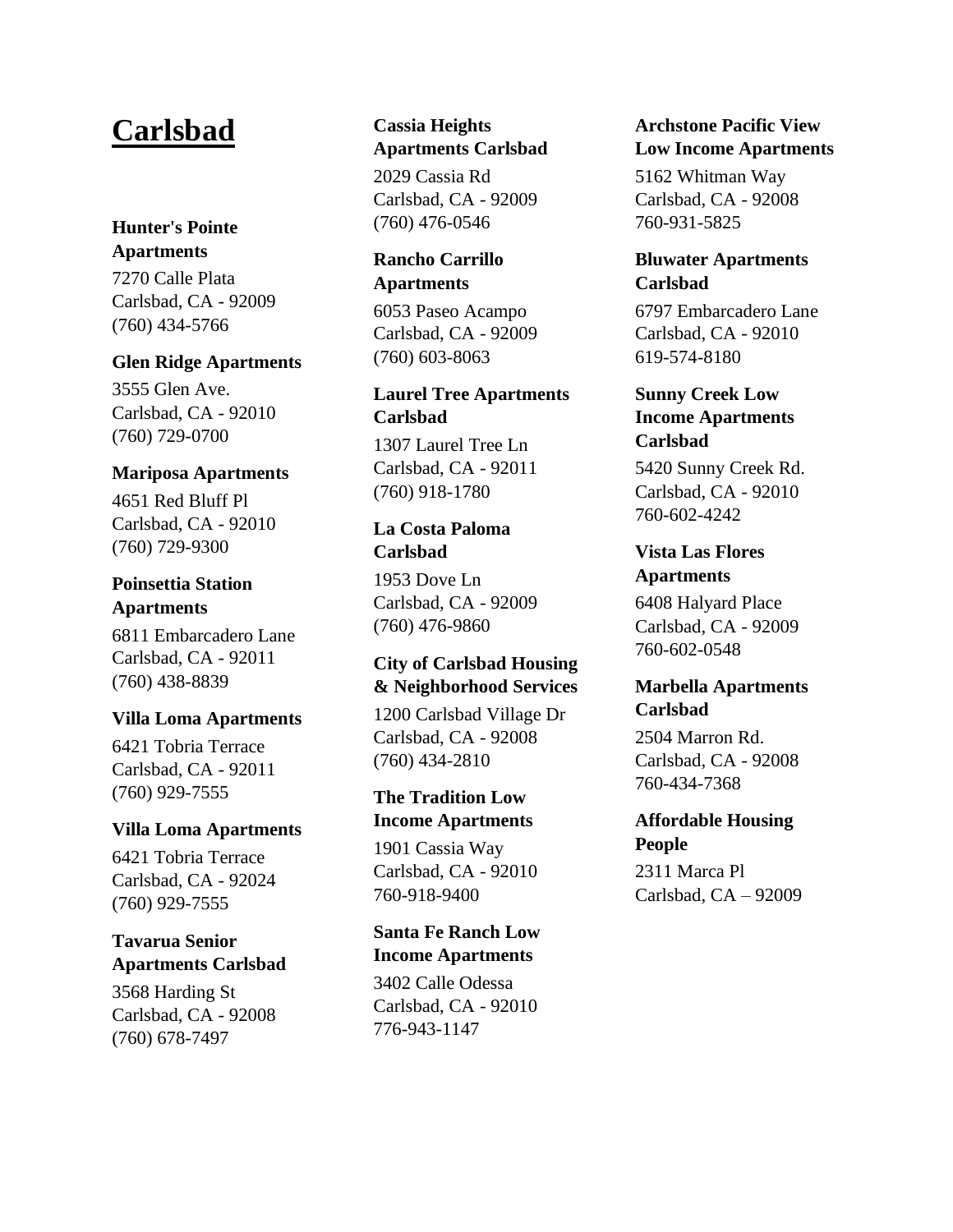# **Chula Vista**

#### **Villa Serena [Apartments](https://www.lowincomehousing.us/det/villa_serena_apartments-91911)**

1231 Medical Center Dr Chula Vista, CA - 91911 (619) 934-8001

#### **St [Regis](https://www.lowincomehousing.us/det/st_regis_park-91911) Park [Apartments](https://www.lowincomehousing.us/det/st_regis_park-91911)**

1025 Broadway Chula Vista, CA - 91911 (619) 425-8411

#### **The [Landings](https://www.lowincomehousing.us/det/landings-91915) - CA**

2122 Burdock Way Chula Vista, CA - 91915 (619) 397-2600

#### **The [Landings](https://www.lowincomehousing.us/det/the-landings-ii) II - CA**

1768 Java Way Chula Vista, CA - 91915 (619) 796-7250

## **[Rancho](https://www.lowincomehousing.us/det/rancho-buena-vista-apartments) Buena Vista [Apartments](https://www.lowincomehousing.us/det/rancho-buena-vista-apartments)**

2155 Corte Vista Chula Vista, CA - 91915 (619) 207-0372

## **Los Vecinos [Apartments](https://www.lowincomehousing.us/det/los_vecinos_apartments-91911) [Chula](https://www.lowincomehousing.us/det/los_vecinos_apartments-91911) Vista**

1501 Broadway Chula Vista, CA - 91911 (619) 426-2490

## **Park Village [Apartments](https://www.lowincomehousing.us/det/park_village_apartments-91911) [Chula](https://www.lowincomehousing.us/det/park_village_apartments-91911) Vista**

1246 3rd Ave Chula Vista, CA - 91911 (619) 409-1465

## **[Cordova](https://www.lowincomehousing.us/det/cordova_village-91910) Village Chula [Vista](https://www.lowincomehousing.us/det/cordova_village-91910)**

1280 E J St Chula Vista, CA - 91910 (619) 482-6840

#### **Seniors On [Broadway](https://www.lowincomehousing.us/det/seniors_on_broadway-91911) [Chula](https://www.lowincomehousing.us/det/seniors_on_broadway-91911) Vista**

845 Broadway Chula Vista, CA - 91911 (619) 591-0060

## **[Teresina](https://www.lowincomehousing.us/det/teresina_at_lomas_verdes-91913) At Lomas [Verdes](https://www.lowincomehousing.us/det/teresina_at_lomas_verdes-91913) Chula Vista**

1250 Santa Cora Ave Chula Vista, CA - 91913 (844) 204-4705

## **Brisa Del Mar [Village](https://www.lowincomehousing.us/det/brisa_del_mar_village_apartments-91911) [Apartments](https://www.lowincomehousing.us/det/brisa_del_mar_village_apartments-91911) Chula Vista**

1689 Broadway Chula Vista, CA - 91911 (619) 429-9612

## **Palomar [Apartments](https://www.lowincomehousing.us/det/palomar_apartments-91911) [Chula](https://www.lowincomehousing.us/det/palomar_apartments-91911) Vista**

244 Palomar St Chula Vista, CA - 91911 (619) 426-8060

## **Oxford [Terrace](https://www.lowincomehousing.us/det/91911-2708-oxford_terrace) Family [Apartments](https://www.lowincomehousing.us/det/91911-2708-oxford_terrace)**

555 Oxford St Chula Vista, CA - 91911 (858) 312-8170

## **[Congregational](https://www.lowincomehousing.us/det/91910-2800-congregational_tower) Tower - Senior [Apartments](https://www.lowincomehousing.us/det/91910-2800-congregational_tower)**

288 F St Chula Vista, CA - 91910 (619)420-8700

## **Chula Vista [Silvercrest](https://www.lowincomehousing.us/det/91910-5700-silvercrest_-chula_vista) - Senior [Residence](https://www.lowincomehousing.us/det/91910-5700-silvercrest_-chula_vista)**

636 3rd Ave Chula Vista, CA - 91910 (562)491-8767

### **Money [Management](https://www.lowincomehousing.us/det/Money_Management_International_Chula_Vista-91911-j4) [International](https://www.lowincomehousing.us/det/Money_Management_International_Chula_Vista-91911-j4) Chula [Vista](https://www.lowincomehousing.us/det/Money_Management_International_Chula_Vista-91911-j4)**

730 Broadway, Ste. 200 Chula Vista, CA - 91911 800-308-2227

#### **Kiku [Gardens](https://www.lowincomehousing.us/det/91911-3238-kiku_gardens)**

1260 3rd Ave And Chula Vista, CA - 91911 858-312-8170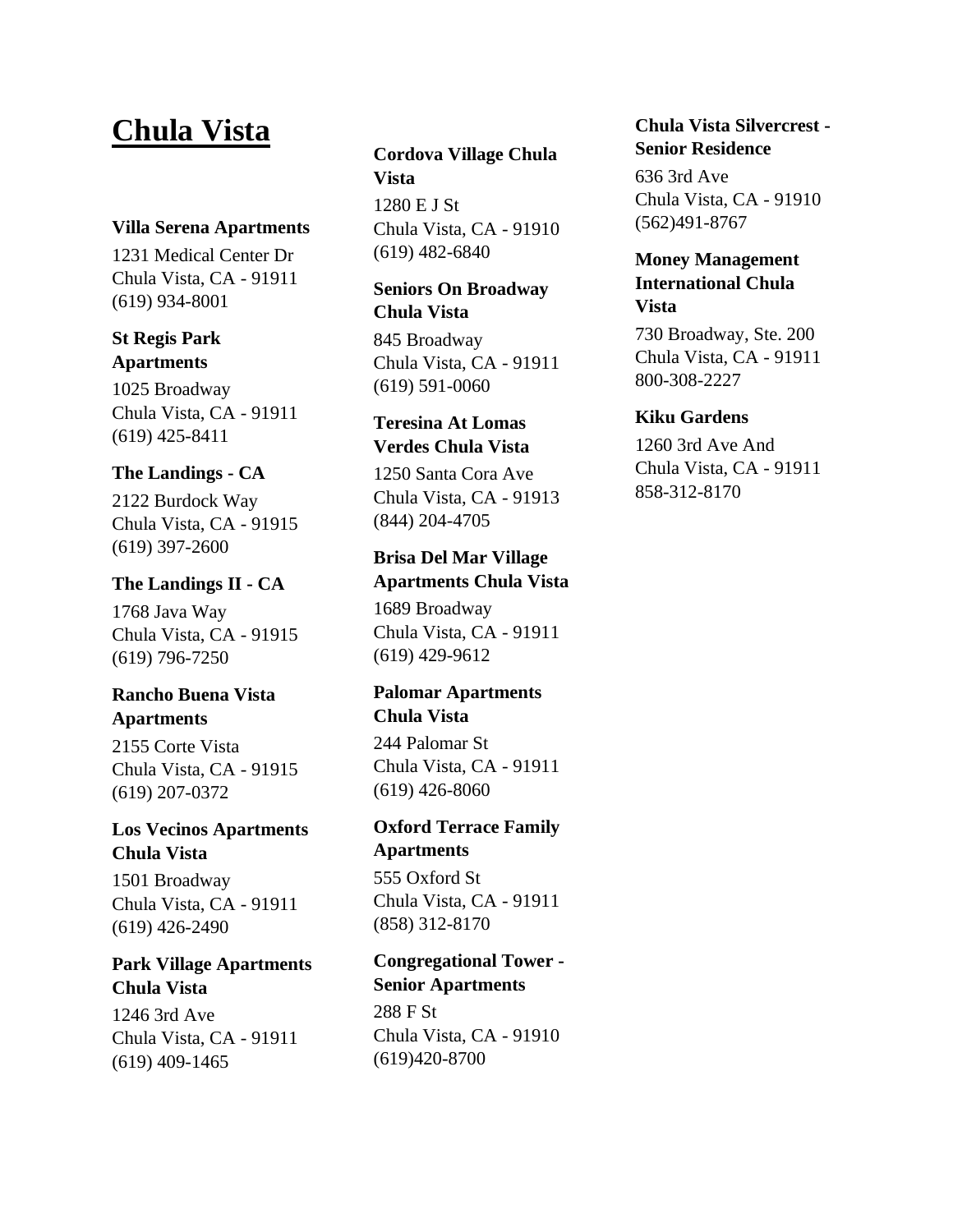# **El Cajon**

#### **Solterra [Apartments](https://www.lowincomehousing.us/det/solterra-92020)**

131-155 Chambers Street El Cajon, CA - 92020 (619) 440-4255

#### **Royal [Heights](https://www.lowincomehousing.us/det/royal-heights)**

12135 Royal Rd El Cajon, CA - 92021 (619) 938-1856

#### **Laurel [Village](https://www.lowincomehousing.us/det/laurel_village_apartments-92020) [Apartments](https://www.lowincomehousing.us/det/laurel_village_apartments-92020) El Cajon**

909 Leslie Rd El Cajon, CA - 92020 (619) 441-8307

## **Pinewood [Apartments](https://www.lowincomehousing.us/det/pinewood_apartments-92020) El [Cajon](https://www.lowincomehousing.us/det/pinewood_apartments-92020)**

273 Wisconsin Ave. El Cajon, CA - 92020 (619) 440-5258

#### **Key Largo [Apartments](https://www.lowincomehousing.us/det/key_largo_apartments-92021) El [Cajon](https://www.lowincomehousing.us/det/key_largo_apartments-92021)**

380 N Mollison Ave El Cajon, CA - 92021 (619) 444-6654

## **[Lexington](https://www.lowincomehousing.us/det/lexington_green_apartments-92019) Green [Apartments](https://www.lowincomehousing.us/det/lexington_green_apartments-92019) El Cajon**

1415 E Lexington Ave El Cajon, CA - 92019 (619) 442-8849

## **Bella Vista [Apartments](https://www.lowincomehousing.us/det/bella_vista_apartments-92021) El [Cajon](https://www.lowincomehousing.us/det/bella_vista_apartments-92021)**

545 N Mollison Ave El Cajon, CA - 92021 (619) 442-8306

#### **Teton [House](https://www.lowincomehousing.us/det/92021-teton_house)**

1350 Teton Drive El Cajon, CA - 92021 619-390-4277

#### **El Cajon [Apartments](https://www.lowincomehousing.us/det/92020-4030-el_cajon_apartments)**

180 Ballantyne St And El Cajon, CA - 92020 (310) 204-2050

#### **[Silvercrest](https://www.lowincomehousing.us/det/92020-4859-silvercrest_-_el_cajon) - El Cajon**

175 S Anza St And El Cajon, CA - 92020 (562)491-8767

## **Key Largo [Apartments](https://www.lowincomehousing.us/det/92021-6812-key_largo_apts)**

380 N. Mollison Avenue And El Cajon, CA - 92021 (858) 672-3100

#### **Broadway [Apartments](https://www.lowincomehousing.us/det/92021-5900-broadway_apts_ii) Ii**

1562 E Main Street And El Cajon, CA - 92021 (619) 442-9467

#### **Broadway [Apartments](https://www.lowincomehousing.us/det/92021-5900-broadway_apts_i) I**

1562 E Main St And El Cajon, CA - 92021 (619) 442-9467

## **El Cajon [Community](https://www.lowincomehousing.us/det/ca_El_Cajon_Community_Development) [Development](https://www.lowincomehousing.us/det/ca_El_Cajon_Community_Development) [Corporation](https://www.lowincomehousing.us/det/ca_El_Cajon_Community_Development)** 168 East Main St

El Cajon, CA – 92020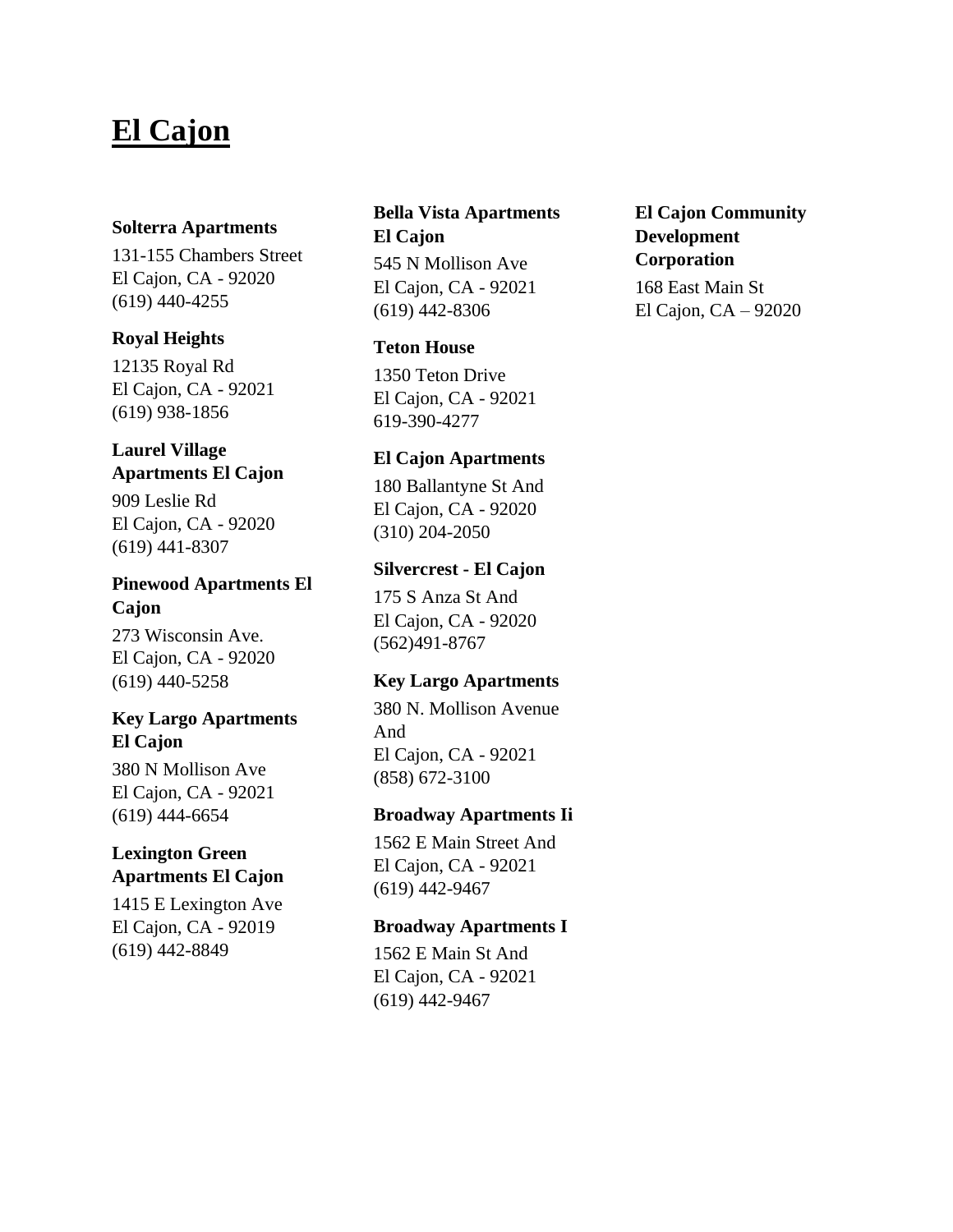## **Imperial Beach**

#### **[Beachwind](https://www.lowincomehousing.us/det/beachwind-court-apartments) Court**

**[Apartments](https://www.lowincomehousing.us/det/beachwind-court-apartments)** 24 12th Street Imperial Beach, CA - 91932 (619) 662-0359

#### **St [James](https://www.lowincomehousing.us/det/91932-2851-st_james_plaza) Plaza**

1052 9th St And Imperial Beach, CA - 91932 (619) 575-3232

## **La Mesa**

**[Campina](https://www.lowincomehousing.us/det/campina_court_apartments-91942) Court [Apartments](https://www.lowincomehousing.us/det/campina_court_apartments-91942)**

9000 Campina Dr La Mesa, CA - 91942 (619) 698-6440

#### **La [Mesa-springs](https://www.lowincomehousing.us/det/91941-6463-la_mesa-springs_apt) Apt**

8070 Orange Ave And La Mesa, CA - 91941 (619)463-8680

## **[Murray](https://www.lowincomehousing.us/det/91942-1900-murray_manor_apartments) Manor [Apartments](https://www.lowincomehousing.us/det/91942-1900-murray_manor_apartments)**

5700 Cowles Mountain Blvd La Mesa, CA - 91942 (619)460-9600

# **Lemon Grove**

**Citron Court [Lemon](https://www.lowincomehousing.us/det/citron_court-91945) [Grove](https://www.lowincomehousing.us/det/citron_court-91945)** 7383 Broadway Lemon Grove, CA - 91945

(619) 337-1800

**[Citronica](https://www.lowincomehousing.us/det/citronica_one-91945) One Lemon [Grove](https://www.lowincomehousing.us/det/citronica_one-91945)**

7775 North Ave Lemon Grove, CA - 91945 (760) 798-9809

## **San Diego [Interfaith](https://www.lowincomehousing.us/det/ca_Palm_Terrace_Interfaith_Housin) [Housing](https://www.lowincomehousing.us/det/ca_Palm_Terrace_Interfaith_Housin) Corp**

7956 Lester Ave Lemon Grove, CA - 91945 (619)668-1532

**St. [John's](https://www.lowincomehousing.us/det/91945-2673-st._johns_plaza) Plaza** 8150 Broadway And Lemon Grove, CA - 91945 858-312-8170

#### **[Interfaith](https://www.lowincomehousing.us/det/ca_Interfaith_Housing_Assistance_) Housing [Assistance](https://www.lowincomehousing.us/det/ca_Interfaith_Housing_Assistance_) Corp**

7956 Lester Ave Lemon Grove, CA - 91945 619-668-1532

## **San Diego [Interfaith](https://www.lowincomehousing.us/det/ca_San_Diego_Interfaith_Housing_F) Housing [Foundation](https://www.lowincomehousing.us/det/ca_San_Diego_Interfaith_Housing_F)**

7956 Lester Ave Lemon Grove, CA - 91945 619-668-1532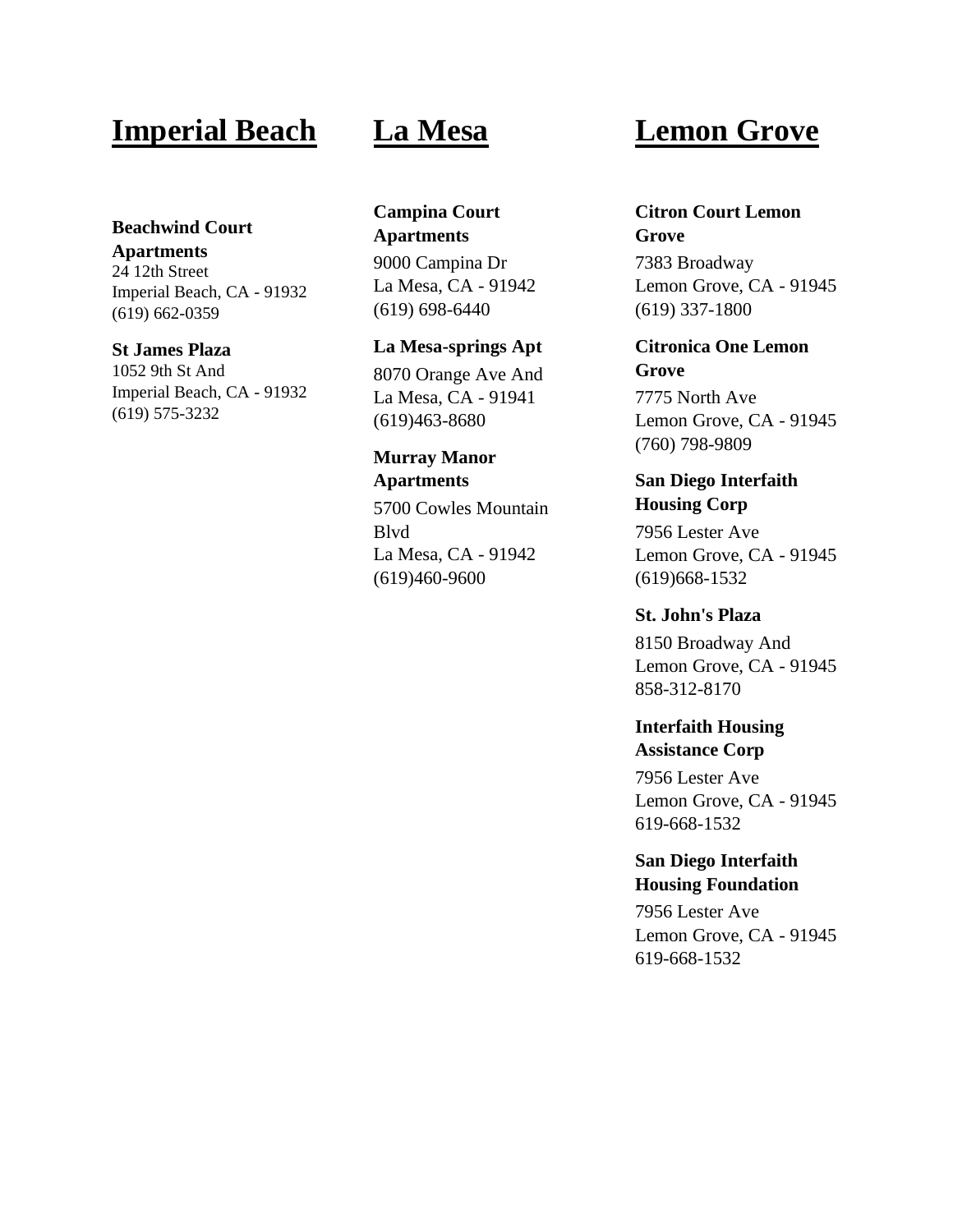# **National City**

#### **[Paradise](https://www.lowincomehousing.us/det/paradise-creek) Creek**

2120 Hoover Avenue National City, CA - 91950 (619) 434 -4222

**Plaza City [Apartments](https://www.lowincomehousing.us/det/plaza_city_apartments-91950) - [CA](https://www.lowincomehousing.us/det/plaza_city_apartments-91950)** 1535 E Plaza Blvd National City, CA - 91950 (619) 477 -9311

## **Q Avenue [Apartments](https://www.lowincomehousing.us/det/vista_del_sol-91950)**

1545 Q Ave National City, CA - 91950 (619) 477 -6708

**Park Villas [Apartments](https://www.lowincomehousing.us/det/park_villas_apartments-91950) [National](https://www.lowincomehousing.us/det/park_villas_apartments-91950) City** 817 Eta St National City, CA - 91950 (619) 264 -3461

## **[Summercrest](https://www.lowincomehousing.us/det/plaza_manor_apartments-91950)**

**[Apartments](https://www.lowincomehousing.us/det/plaza_manor_apartments-91950)** 2615 E Plaza Blvd National City, CA - 91950 (619) 475 -2125

**Telacu [Southbay](https://www.lowincomehousing.us/det/91950-4600-telacu_southbay_manor) Manor Senior [Apartments](https://www.lowincomehousing.us/det/91950-4600-telacu_southbay_manor)** 650 E 14th St National City, CA - 91950 (619)477 -0711

## **[Summercrest](https://www.lowincomehousing.us/det/91950-4005-summercrest)**

2623 E Plaza Blvd And National City, CA - 91950 (619)475 -2125

## **[Morgan](https://www.lowincomehousing.us/det/91950-4537-morgan_towers) Towers**

1415 D Avenue And National City, CA - 91950 (619) 477 -4716

**Inter City [Manor](https://www.lowincomehousing.us/det/91950-7146-inter_city_manor)** 2101 L Ave And

National City, CA - 91950 (619)474 -3628

**Granger [Apartments](https://www.lowincomehousing.us/det/91950-3004-granger_apts)** 2700 E 8th St And National City, CA - 91950 (619)267 -8116

# **Santee**

**Cedar Creek [Apartments](https://www.lowincomehousing.us/det/cedar_creek_apartments-92071)** 8616 Fanita Dr Santee, CA - 92071 (619) 334 -8395

**[Woodglen](https://www.lowincomehousing.us/det/92071-1706-woodglen_vista_apartments) Vista [Apartments](https://www.lowincomehousing.us/det/92071-1706-woodglen_vista_apartments)**

10450 N Magnolia Ave Santee, CA - 92071 (619) 562 -3910

**[Forester](https://www.lowincomehousing.us/det/forester_square-92071) Square Santee** 9570 Via Zapador Santee, CA - 92071 (619) 749 -6538

**Laurel Park [Apartments](https://www.lowincomehousing.us/det/laurel_park_apartments-92071) [Santee](https://www.lowincomehousing.us/det/laurel_park_apartments-92071)** 10122 Buena Vista Ave Santee, CA - 92071 (619) 448 -8282

**[Rammton](https://www.lowincomehousing.us/det/92071-rammton_arms_apartments) Arms [Apartments](https://www.lowincomehousing.us/det/92071-rammton_arms_apartments)** 10233 Mission Gorge Rd And Santee, CA - 92071 (619)449 -3871

**Carlton [Country](https://www.lowincomehousing.us/det/92071-2548-carlton_country_club_villas) Club [Villas](https://www.lowincomehousing.us/det/92071-2548-carlton_country_club_villas)** 9345 Carlton Oaks Dr And Santee, CA - 92071 619 -449 -7343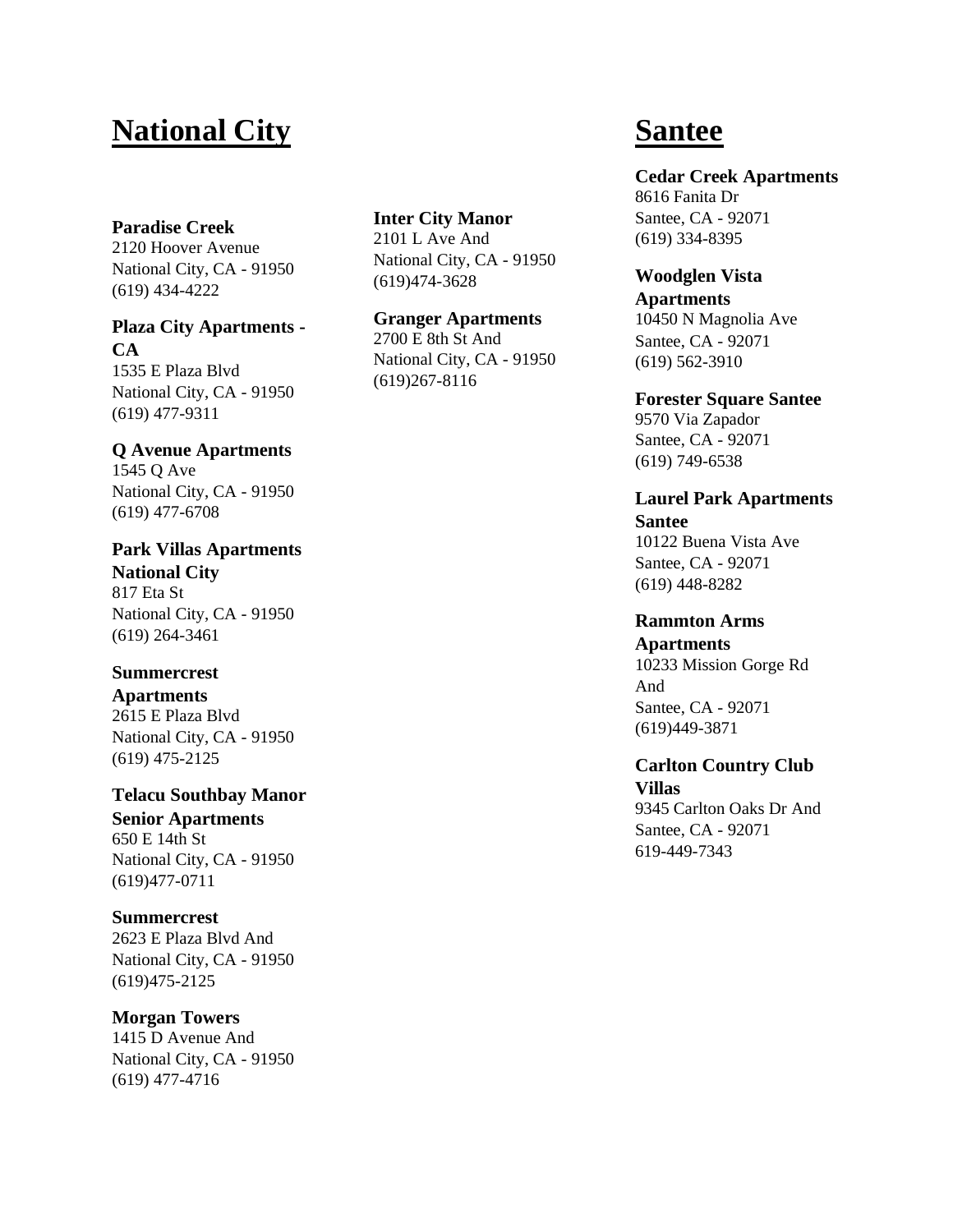# **San Diego**

**Dove [Canyon](https://www.lowincomehousing.us/det/dove_canyon_apartments-92127) [Apartments](https://www.lowincomehousing.us/det/dove_canyon_apartments-92127)** 16507 Dove Canyon Rd San Diego, CA - 92127 (858) 521-0787

## **[Windwood](https://www.lowincomehousing.us/det/windwood_village_apartments-92130) Village [Apartments](https://www.lowincomehousing.us/det/windwood_village_apartments-92130)**

12730 Briarcrest Pl San Diego, CA - 92130 (858) 350-4696

**[Westminster](https://www.lowincomehousing.us/det/westminster-manor) Manor - CA** 1730 3rd Avenue San Diego, CA - 92101 (619) 233-7001

**[Potiker](https://www.lowincomehousing.us/det/ca_potiker_family_senior_residence_market_square) Family Senior [Residence](https://www.lowincomehousing.us/det/ca_potiker_family_senior_residence_market_square)** 525 14th Street San Diego, CA - 92101 (619) 237-8004

**[Fairbanks](https://www.lowincomehousing.us/det/fairbanks_ridge_at_del_sur-92127) Commons** 15870 Camino San Bernardo San Diego, CA - 92127 (858) 649-6176

**[Rancho](https://www.lowincomehousing.us/det/rancho_del_norte_apartments-92127) del Norte [Apartments](https://www.lowincomehousing.us/det/rancho_del_norte_apartments-92127)** 16775 Saintsbury Glen San Diego, CA - 92127 (858) 832-1385

**The [Crossings](https://www.lowincomehousing.us/det/crossings-92130) [Apartments](https://www.lowincomehousing.us/det/crossings-92130)** 13533 Zinnia Hills Place San Diego, CA - 92130 (858) 481-1291

**[Regency](https://www.lowincomehousing.us/det/regency_centre-92105) Centre [Apartments](https://www.lowincomehousing.us/det/regency_centre-92105)** 4765 Home Ave San Diego, CA - 92105 (619) 266-1661

**Estrella Del [Mercado](https://www.lowincomehousing.us/det/estrella_del_mercado-92113) [Apartments](https://www.lowincomehousing.us/det/estrella_del_mercado-92113)** 1985 National Ave San Diego, CA - 92113 (619) 531-9400

**[Courtyard](https://www.lowincomehousing.us/det/dawson_avenue_senior_apartments-92115) Terrace [Apartments](https://www.lowincomehousing.us/det/dawson_avenue_senior_apartments-92115)** 4321 52nd St San Diego, CA - 92115 (619) 265-8536

**Torrey [Highlands](https://www.lowincomehousing.us/det/torrey_highlands_apartments-92129) [Apartments](https://www.lowincomehousing.us/det/torrey_highlands_apartments-92129)** 13370 Torrey Meadows Dr San Diego, CA - 92129 (858) 538-6425

**Villa [Andalucia](https://www.lowincomehousing.us/det/villa_andalucia_apartments-92130) [Apartments](https://www.lowincomehousing.us/det/villa_andalucia_apartments-92130)** 6591 Rancho Del Sol Way San Diego, CA - 92130 (858) 755-8562

**[Seabreeze](https://www.lowincomehousing.us/det/seabreeze_apartments-92130) Farms** 12757 Seabreeze Farms Dr San Diego, CA - 92130 (858) 523-1328

**Villa Glen [Apartments](https://www.lowincomehousing.us/det/villa_glen_apartments-92129)** 6984 Torrey Santa Fe Rd San Diego, CA - 92129 (858) 538-2207

**Park [Terramar](https://www.lowincomehousing.us/det/terramar_apartments-92129) [Apartments](https://www.lowincomehousing.us/det/terramar_apartments-92129)** 13481 Silver Ivy Ln San Diego, CA - 92129 (858) 538-2207

**City [Heights](https://www.lowincomehousing.us/det/city-heights-square) Square** 4029 43rd Street San Diego, CA - 92105 (619) 795-0190

**[Fairbanks](https://www.lowincomehousing.us/det/fairbanks-ridge) Ridge [Apartments](https://www.lowincomehousing.us/det/fairbanks-ridge)** 16016 Babcock Street San Diego, CA - 92127 (858) 720-8312

**[Fairbanks](https://www.lowincomehousing.us/det/fairbanks-square) Square** 16050 Potomac Ridge Road San Diego, CA - 92127 (858) 367-8744

**Versa at [Civita](https://www.lowincomehousing.us/det/versa-at-civita)** 2365 Via Alta San Diego, CA - 92108 (619) 299-5000

**Los [Vientos](https://www.lowincomehousing.us/det/los_vientos-92113)** 1668 National Ave San Diego, CA - 92113 (619) 795-2950

**[Mission](https://www.lowincomehousing.us/det/mission_apartments-92110) Villas** 1825 Hancock St San Diego, CA - 92110 (619) 291-1247

**Alpha [Square](https://www.lowincomehousing.us/det/alpha-square)** 550 14th St San Diego, CA - 92101 (619) 696-6500

**Victoria at [COMM22](https://www.lowincomehousing.us/det/victoria-at-comm22)** 690 Beardsley St San Diego, CA - 92113 (619) 241-2725

**[Celadon](https://www.lowincomehousing.us/det/celadon-at-9th-broadway) at 9th & [Broadway](https://www.lowincomehousing.us/det/celadon-at-9th-broadway)** 929 Ninth Ave San Diego, CA - 92101 (619) 955-8814

**[Torrey](https://www.lowincomehousing.us/det/torrey_del_mar_apartments-92130) Del Mar [Apartments](https://www.lowincomehousing.us/det/torrey_del_mar_apartments-92130)** 13875 Carmel Valley Rd San Diego, CA - 92130 (858) 780-8760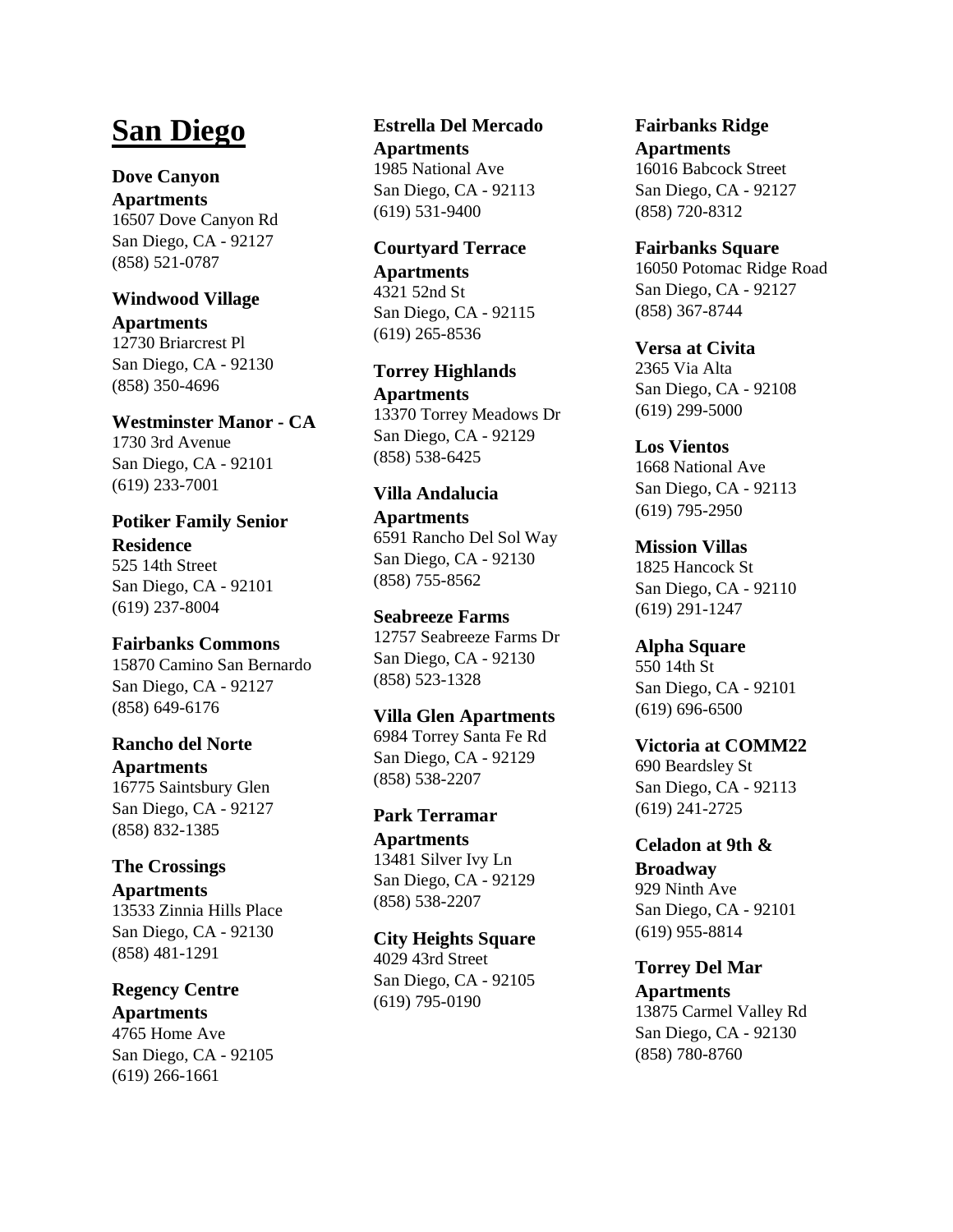**Studio 15 [Apartments](https://www.lowincomehousing.us/det/Studio_15_Apartments_San_Diego)** 1475 Imperial Ave. San Diego, CA - 92101 (619) 546-7840

#### **Ten Fifty B [Apartments](https://www.lowincomehousing.us/det/ten_fifty_b_apartments_phase_i-92101)** 1050 B St San Diego, CA - 92101 (619) 209-7000

**Riverwalk [Apartments](https://www.lowincomehousing.us/det/riverwalk_apartments-92154) - San [Diego](https://www.lowincomehousing.us/det/riverwalk_apartments-92154)** 1194 Hollister St San Diego, CA - 92154 (619) 628-4702

**City Scene [Apartments](https://www.lowincomehousing.us/det/city-scene-apartments)** 4105 Georgia Street San Diego, CA - 92103 (619) 296-4333

**Island [Gardens](https://www.lowincomehousing.us/det/island_gardens_apartments-92102) [Apartments](https://www.lowincomehousing.us/det/island_gardens_apartments-92102) - San Diego** 3545 Island Ave San Diego, CA - 92102 (619) 234-9020

**Casa Puleta [Apartments](https://www.lowincomehousing.us/det/casa_puleta_apartments-92113)** 1445 S 45th St San Diego, CA - 92113 (619) 266-1891

**Leah [Residence](https://www.lowincomehousing.us/det/leah_residence-92101) San [Diego](https://www.lowincomehousing.us/det/leah_residence-92101)** 798 9th Ave San Diego, CA - 92101

(619) 236-1288

**Boulevard [Apartments](https://www.lowincomehousing.us/det/boulevard_apartments-92104) San [Diego](https://www.lowincomehousing.us/det/boulevard_apartments-92104)** 6345 El Cajon Blvd San Diego, CA - 92104 (855) 738-4817

**[Euclid/logan](https://www.lowincomehousing.us/det/euclid/logan_apartments-92113) Apartments San [Diego](https://www.lowincomehousing.us/det/euclid/logan_apartments-92113)** 5021 Logan Ave San Diego, CA - 92113 (619) 280-3383

**Grant [Heights](https://www.lowincomehousing.us/det/grant_heights_park_apartments-92102) Park [Apartments](https://www.lowincomehousing.us/det/grant_heights_park_apartments-92102) San Diego** 2651 J St San Diego, CA - 92102 (619) 239-7436

**[Creekside](https://www.lowincomehousing.us/det/creekside_villa-92102) Villa San [Diego](https://www.lowincomehousing.us/det/creekside_villa-92102)** 220 47th St San Diego, CA - 92102 (619) 431-4216

**Golden Villa [Apartments](https://www.lowincomehousing.us/det/golden_villa_apartments-92102) San [Diego](https://www.lowincomehousing.us/det/golden_villa_apartments-92102)** 3355 Elm St San Diego, CA - 92102 (619) 239-8465

**Vista Verde [Apartments](https://www.lowincomehousing.us/det/vista_verde_apartments-92113) San [Diego](https://www.lowincomehousing.us/det/vista_verde_apartments-92113)** 351 S 33rd St San Diego, CA - 92113 (619) 702-2939

**Parkside [Apartments](https://www.lowincomehousing.us/det/parkside_apartments-92113) San [Diego](https://www.lowincomehousing.us/det/parkside_apartments-92113)** 4010 Park Haven Ct San Diego, CA - 92113 (619) 531-7480

**[Lincoln](https://www.lowincomehousing.us/det/lincoln_hotel-92101) Hotel San Diego** 536 5th Ave San Diego, CA - 92101 (619) 348-5496

**Mesa Family [Apartments](https://www.lowincomehousing.us/det/mesa_family_apartments-92154) San [Diego](https://www.lowincomehousing.us/det/mesa_family_apartments-92154)** 2065 Avenida Del Mexico San Diego, CA - 92154 (619) 423-3663

**[Gateway](https://www.lowincomehousing.us/det/gateway_family_apartments_phase_i-92113) Family [Apartments,](https://www.lowincomehousing.us/det/gateway_family_apartments_phase_i-92113) Phase I San [Diego](https://www.lowincomehousing.us/det/gateway_family_apartments_phase_i-92113)** 1605 Logan Ave San Diego, CA - 92113 (619) 238-5223

**CCBA Senior [Garden](https://www.lowincomehousing.us/det/ccba_senior_garden-92101) San [Diego](https://www.lowincomehousing.us/det/ccba_senior_garden-92101)** 438 3rd Ave San Diego, CA - 92101 (858) 537-7807

**Village Place [Apartments](https://www.lowincomehousing.us/det/village_place_apartments-92101) San [Diego](https://www.lowincomehousing.us/det/village_place_apartments-92101)** 34 17th St San Diego, CA - 92101 (619) 446-2146

**Vista [Grande](https://www.lowincomehousing.us/det/vista_grande_apartments-92114) [Apartments](https://www.lowincomehousing.us/det/vista_grande_apartments-92114) San Diego** 5411 Santa Margarita St San Diego, CA - 92114 (619) 266-1210

**Jean C [Mckinney](https://www.lowincomehousing.us/det/jean_c_mckinney_manor-92114) Manor San [Diego](https://www.lowincomehousing.us/det/jean_c_mckinney_manor-92114)** 5641 Imperial Ave San Diego, CA - 92114 (619) 266-0285

**[Creekside](https://www.lowincomehousing.us/det/creekside_trails-92154) Trails San [Diego](https://www.lowincomehousing.us/det/creekside_trails-92154)** 2129 Coronado Ave San Diego, CA - 92154 (619) 869-7023

**Hacienda [Townhomes](https://www.lowincomehousing.us/det/hacienda_townhomes-92101) San [Diego](https://www.lowincomehousing.us/det/hacienda_townhomes-92101)** 350 17th St San Diego, CA - 92101 (619) 236-0955

**Knox Glen [Townhomes](https://www.lowincomehousing.us/det/knox_glen_townhomes-92113) San [Diego](https://www.lowincomehousing.us/det/knox_glen_townhomes-92113)** 4754 Logan Ave. San Diego, CA - 92113 (619) 527-7228

**[Metro](https://www.lowincomehousing.us/det/metro_hotel_phase_ii-92101) Hotel, Phase Ii San [Diego](https://www.lowincomehousing.us/det/metro_hotel_phase_ii-92101)** 434 13th St San Diego, CA - 92101 (619) 696-6500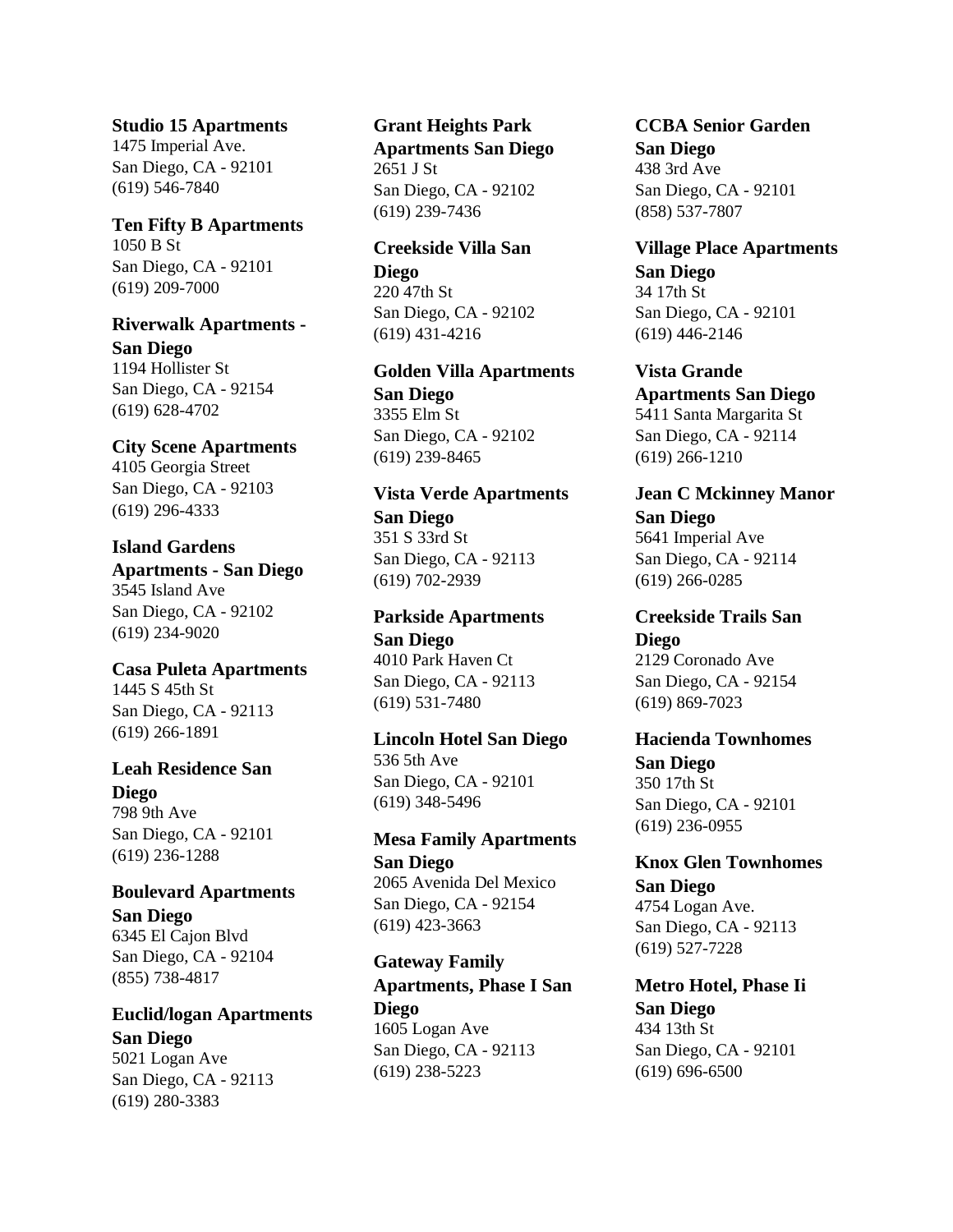**[Harbor](https://www.lowincomehousing.us/det/harbor_view_villas-92102) View Villas San [Diego](https://www.lowincomehousing.us/det/harbor_view_villas-92102)** 404 North 47th St San Diego, CA - 92102 (619) 263-5858

**[Lillian](https://www.lowincomehousing.us/det/lillian_place-92101) Place San Diego** 1401 J St San Diego, CA - 92101 (619) 231-7585

#### **Beyer [Courtyard](https://www.lowincomehousing.us/det/beyer_courtyard_apartments-92173)**

**[Apartments](https://www.lowincomehousing.us/det/beyer_courtyard_apartments-92173) San Diego** 34121 Beyer Blvd San Diego, CA - 92173 (619) 662-0857

## **[Colina](https://www.lowincomehousing.us/det/colina_park_north_apartments-92115) Park North**

**[Apartments](https://www.lowincomehousing.us/det/colina_park_north_apartments-92115) San Diego** 4333 Dawson Ave San Diego, CA - 92115 (619) 583-7512

**Cedar [Gateway](https://www.lowincomehousing.us/det/cedar_gateway-92101) San [Diego](https://www.lowincomehousing.us/det/cedar_gateway-92101)** 1612 6th Ave San Diego, CA - 92101 (619) 696-9421

#### **[Alabama](https://www.lowincomehousing.us/det/alabama_manor_apartments-92104) Manor**

**[Apartments](https://www.lowincomehousing.us/det/alabama_manor_apartments-92104) San Diego** 3836 Alabama St San Diego, CA - 92104 (619) 955-8075

## **[Bandar](https://www.lowincomehousing.us/det/winona_gardens_apartments-92105) Salaam**

**[Apartments](https://www.lowincomehousing.us/det/winona_gardens_apartments-92105)** 3810 Winona Ave. #3810 San Diego, CA - 92105 (619) 563-5872

**Arbor [Terrace](https://www.lowincomehousing.us/det/arbor_terrace-92104) San Diego** 3701 Florida S San Diego, CA - 92104 (619) 293-3612

**Mission [Terrace](https://www.lowincomehousing.us/det/mission_terrace_apartments-92108) [Apartments](https://www.lowincomehousing.us/det/mission_terrace_apartments-92108) San Diego** 10210 San Diego Mission Rd San Diego, CA - 92108 (619) 283-6323

**[Parkside](https://www.lowincomehousing.us/det/parkside-92101) San Diego** 515 13th St San Diego, CA - 92101 (619) 531-7480

**New [Palace](https://www.lowincomehousing.us/det/new_palace_hotel-92101) Hotel San [Diego](https://www.lowincomehousing.us/det/new_palace_hotel-92101)** 1814 5th Ave San Diego, CA - 92101 (619) 239-1639

**La [Entrada](https://www.lowincomehousing.us/det/la_entrada_family_hsg-92113) Family Hsg San [Diego](https://www.lowincomehousing.us/det/la_entrada_family_hsg-92113)** 453 13th Street San Diego, CA - 92101 (619) 235-4404

**[Florida](https://www.lowincomehousing.us/det/florida_street_apartments-92104) Street [Apartments](https://www.lowincomehousing.us/det/florida_street_apartments-92104) San Diego** 4018 Florida St San Diego, CA - 92104 (619) 542-0448

**[Connections](https://www.lowincomehousing.us/det/connections_hsg-92101) Hsg San [Diego](https://www.lowincomehousing.us/det/connections_hsg-92101)** 1250 6th Ave San Diego, CA - 92101 (619) 810-8600

**[Village](https://www.lowincomehousing.us/det/village_green_apartments-92115) Green [Apartments](https://www.lowincomehousing.us/det/village_green_apartments-92115) San Diego** 4150 Bonillo Dr San Diego, CA - 92115 (619) 583-7236

**Villa Harvey [Mandel](https://www.lowincomehousing.us/det/villa_harvey_mandel-92101) San [Diego](https://www.lowincomehousing.us/det/villa_harvey_mandel-92101)** 72 17th St San Diego, CA - 92101 (619) 233-8500

**[Talmadge](https://www.lowincomehousing.us/det/talmadge_senior_village-92115) Senior Village San [Diego](https://www.lowincomehousing.us/det/talmadge_senior_village-92115)** 5252 El Cajon Blvd San Diego, CA - 92115 (619) 265-1600

**[Redwood](https://www.lowincomehousing.us/det/redwood_villa-92105) Villa San Diego** 3060 53rd St San Diego, CA - 92105 (619) 265-8707

**[Renaissance](https://www.lowincomehousing.us/det/renaissance_at_north_park_senior_apartments-92104) At North Park Senior [Apartments](https://www.lowincomehousing.us/det/renaissance_at_north_park_senior_apartments-92104) San [Diego](https://www.lowincomehousing.us/det/renaissance_at_north_park_senior_apartments-92104)** 4330 30th St San Diego, CA - 92104 (619) 584-4220

**[Hollywood](https://www.lowincomehousing.us/det/hollywood_palms_apartments-92105) Palms [Apartments](https://www.lowincomehousing.us/det/hollywood_palms_apartments-92105) San Diego** 4372 Home Ave San Diego, CA - 92105 (619) 269-3008

**Del Sol [Apartments](https://www.lowincomehousing.us/det/del_sol_apartments-92154) San [Diego](https://www.lowincomehousing.us/det/del_sol_apartments-92154)** 3662 Del Sol Blvd. San Diego, CA - 92154 (619) 428-4721

**[Mountain](https://www.lowincomehousing.us/det/mountain_view_estates-92113) View Estates San [Diego](https://www.lowincomehousing.us/det/mountain_view_estates-92113)** 4066 Messina Dr San Diego, CA - 92113 (619) 263-0737

**Sagewood [Apartments](https://www.lowincomehousing.us/det/sagewood_apartments-92131) San [Diego](https://www.lowincomehousing.us/det/sagewood_apartments-92131)** 16217 Stonebridge Pkwy San Diego, CA - 92131 (858) 397-1060

**[Tesoro](https://www.lowincomehousing.us/det/tesoro_grove_apartments-92154) Grove [Apartments](https://www.lowincomehousing.us/det/tesoro_grove_apartments-92154) San Diego** 1150 Tesoro Grove Way San Diego, CA - 92154 (619) 271-0204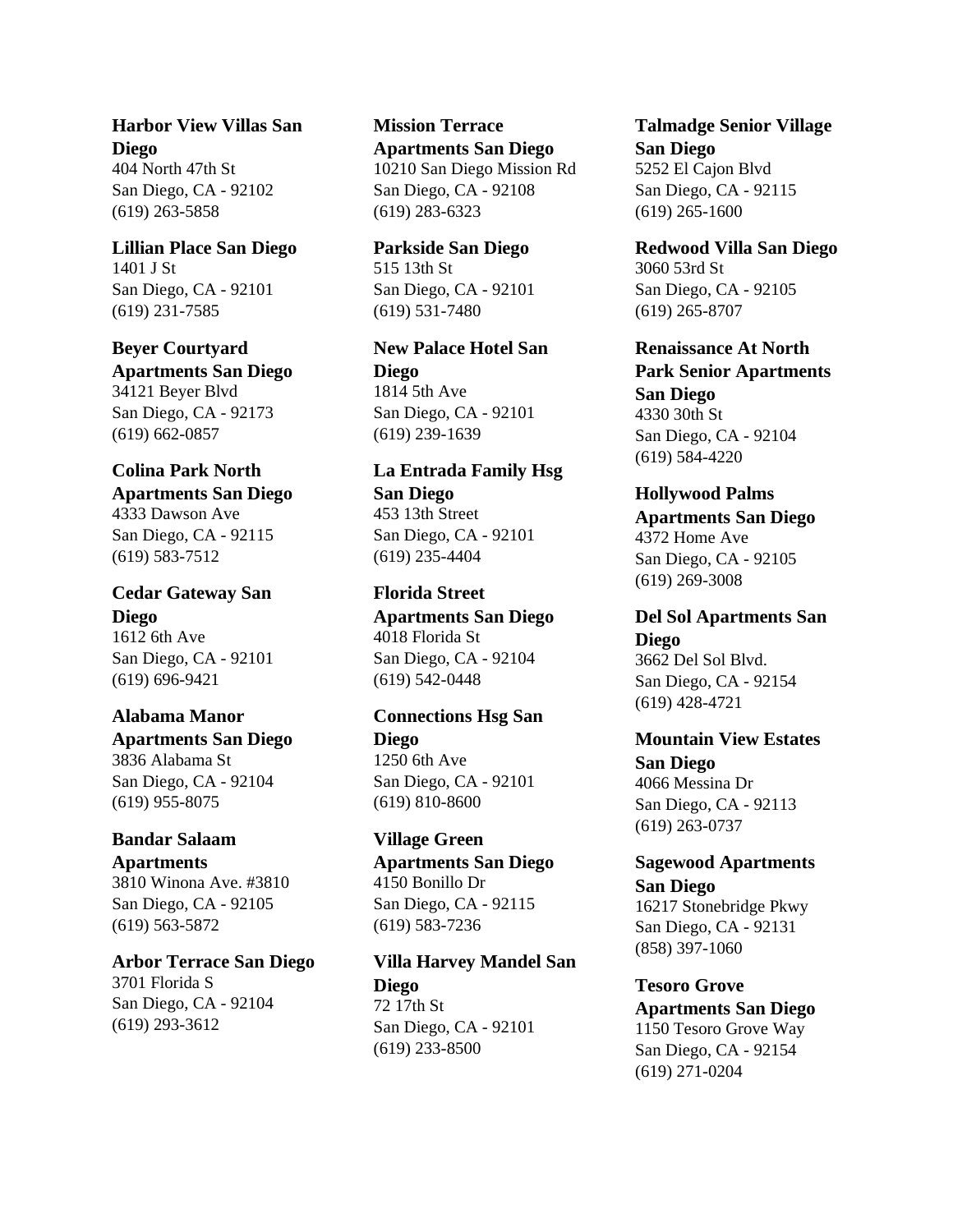**Arbor [Village](https://www.lowincomehousing.us/det/arbor_village_apartments-92113) [Apartments](https://www.lowincomehousing.us/det/arbor_village_apartments-92113) San Diego** 49168 Logan Ave San Diego, CA - 92113 (619) 263-4878

**[Metro](https://www.lowincomehousing.us/det/metro_villas-92105) Villas San Diego** 4071 39th St San Diego, CA - 92105 619-668-1532

**Vista [Terraza](https://www.lowincomehousing.us/det/vista_terraza_apartments-92129) [Apartments](https://www.lowincomehousing.us/det/vista_terraza_apartments-92129) San Diego** 7735 Via Solare San Diego, CA - 92129 909-483-2444

**Bella Vista San [Diego](https://www.lowincomehousing.us/det/bella_vista-92113)** 4742 Solola Ave San Diego, CA - 92113 (619) 527-8500

**Park Villas San [Diego](https://www.lowincomehousing.us/det/park_villas-92115)** 4238 54th Pl San Diego, CA - 92115 (619) 264-3461

**[Sorrento](https://www.lowincomehousing.us/det/sorrento_tower-92110) Tower San [Diego](https://www.lowincomehousing.us/det/sorrento_tower-92110)** 2875 Cowley Way San Diego, CA - 92110

(619) 276-1775 **Stratton [Apartments](https://www.lowincomehousing.us/det/stratton_apartments-92111) San [Diego](https://www.lowincomehousing.us/det/stratton_apartments-92111)**

3884 1/2 Caminito Aguilar San Diego, CA - 92111 (858) 278-5200

**Vista La Rosa San [Diego](https://www.lowincomehousing.us/det/vista_la_rosa-92154)** 2002 Rimbey Ave San Diego, CA - 92154 (619) 423-6094

**[Lancaster](https://www.lowincomehousing.us/det/lancaster_manor_apartments-92154) Manor [Apartments](https://www.lowincomehousing.us/det/lancaster_manor_apartments-92154) San Diego** 1551 Saturn Blvd San Diego, CA - 92154 (619) 429-3111

**Island [Village](https://www.lowincomehousing.us/det/island_village_apartments-92101) [Apartments](https://www.lowincomehousing.us/det/island_village_apartments-92101) San Diego** 1245 Market St San Diego, CA - 92101 (619) 236-1440

**[President](https://www.lowincomehousing.us/det/president_john_adams_manor-92105) John Adams [Manor](https://www.lowincomehousing.us/det/president_john_adams_manor-92105) San Diego** 5471 Bayview Heights Pl San Diego, CA - 92105 (619) 262-0722

**Canyon Rim [Apartments](https://www.lowincomehousing.us/det/canyon_rim_apartments-92129) San [Diego](https://www.lowincomehousing.us/det/canyon_rim_apartments-92129)** 10845 Via Los Narcisos San Diego, CA - 92129 (858) 672-2001

**[Rancho](https://www.lowincomehousing.us/det/ca_92129_rancho-del-sor) Del sor [Apartment](https://www.lowincomehousing.us/det/ca_92129_rancho-del-sor) Homes** 6711 Torenia Trail San Diego, CA - 92129 760 239-6656

**Sunrise [Independent](https://www.lowincomehousing.us/det/ca_91945_sunrise-independent-living) [Living](https://www.lowincomehousing.us/det/ca_91945_sunrise-independent-living)** 2619 Nida PL San Diego, CA - 91945 619-709-1580

**Pacific [Southwest](https://www.lowincomehousing.us/det/ca_Pacific_Southwest_Community_De) Community [Development](https://www.lowincomehousing.us/det/ca_Pacific_Southwest_Community_De) [Corp](https://www.lowincomehousing.us/det/ca_Pacific_Southwest_Community_De)**

16935 West Bernardo Drive, Suite 238 San Diego, CA - 92127 (856) 675-0506

**Canyon Rim [Apartments](https://www.lowincomehousing.us/det/Canyon_Rim_Apartments-92129-j4)** 10845 Via Los Narcisos San Diego, CA - 92129 (858)672-2001

**Bayside [Community](https://www.lowincomehousing.us/det/Bayside_Community_Center-92111-j4) [Center](https://www.lowincomehousing.us/det/Bayside_Community_Center-92111-j4)** 2202 Comstock Street San Diego, CA - 92111 858-278-0771-3008

**[Community](https://www.lowincomehousing.us/det/Community_Housing_Works-92105-j4) Housing [Works](https://www.lowincomehousing.us/det/Community_Housing_Works-92105-j4)** 4305 University Avenue, Suite 300 San Diego, CA - 92105 619-282-6647

**San Diego Urban [League](https://www.lowincomehousing.us/det/San_Diego_Urban_League-92102-j4)** 720 Gateway Center Drive San Diego, CA - 92102 619-266-6265

**[Mabuhay](https://www.lowincomehousing.us/det/Mabuhay_Alliance_Inc.-92126-j4) Alliance Inc.** 9580 Black Mountain Road, Suite A San Diego, CA - 92126 858-586-7382

**Housing [Opportunities](https://www.lowincomehousing.us/det/Housing_Opportunities_Collaborative-92101-j4) [Collaborative](https://www.lowincomehousing.us/det/Housing_Opportunities_Collaborative-92101-j4)** 1100 Broadway San Diego, CA - 92101 619-283-2200

**San Diego [Home](https://www.lowincomehousing.us/det/San_Diego_Home_Loan_Counseling_And_Education_Center-92104-j4) Loan [Counseling](https://www.lowincomehousing.us/det/San_Diego_Home_Loan_Counseling_And_Education_Center-92104-j4) And [Education](https://www.lowincomehousing.us/det/San_Diego_Home_Loan_Counseling_And_Education_Center-92104-j4) Center** 3180 University Avenue, Suite 300 San Diego, CA - 92104 619-624-2330-207

**[Union](https://www.lowincomehousing.us/det/Union_Of_Pan_Asian_Communities-92102-j4) Of Pan Asian [Communities](https://www.lowincomehousing.us/det/Union_Of_Pan_Asian_Communities-92102-j4)** 1031 25th Street San Diego, CA - 92102 619-232-6454

**[Novadebt](https://www.lowincomehousing.us/det/Novadebt_San_Diego-92108-j4) San Diego** 2655 Camino Del Rio North, Ste. 120 San Diego, CA - 92108 866-472-4557

**San Diego [Housing](https://www.lowincomehousing.us/det/San_Diego_Housing_Commission-92101-j4) [Commission](https://www.lowincomehousing.us/det/San_Diego_Housing_Commission-92101-j4)** 1122 Broadway Suite 300 San Diego, CA - 92101 (619)231-9400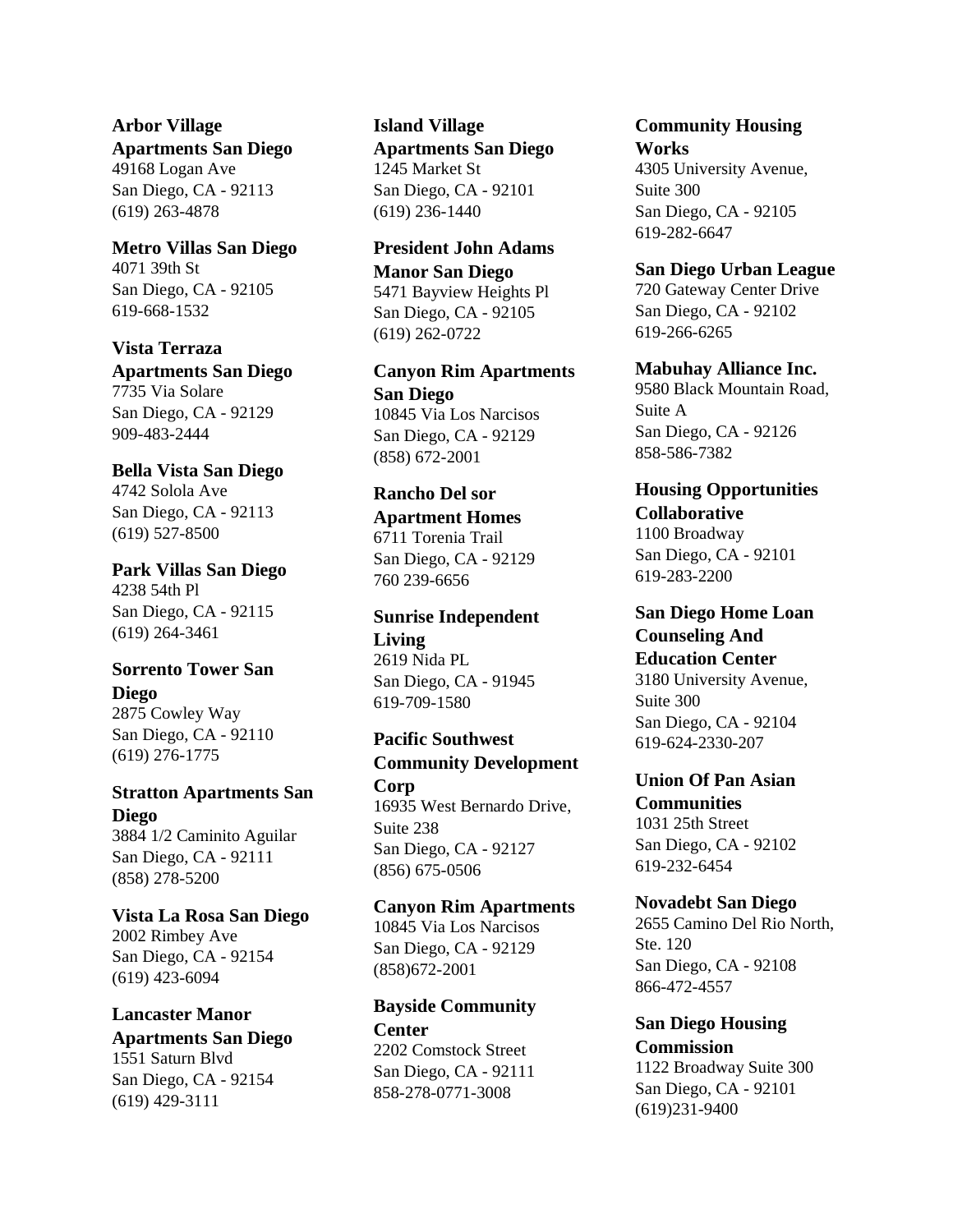**[Neighborhood](https://www.lowincomehousing.us/det/Neighborhood_House_Association-92113-j4) House [Association](https://www.lowincomehousing.us/det/Neighborhood_House_Association-92113-j4)** 841 South 41st Street San Diego, CA - 92113 619-263-7761-175

#### **[Torrey](https://www.lowincomehousing.us/det/ca-torrey_del_mar) Del Mar**

13875 Carmel Valley Rd San Diego, CA - 92129 858-780-8760

**[Auburn](https://www.lowincomehousing.us/det/Auburn_Park_San_Diego) Park [Apartments](https://www.lowincomehousing.us/det/Auburn_Park_San_Diego) San Diego** 5135 University Ave San Diego, CA - 92105 (619) 255-8767

#### **[Horton](https://www.lowincomehousing.us/det/92101-6937-horton_house) House**

333 G St And San Diego, CA - 92101 (619)239-5171

#### **[Guadalupe](https://www.lowincomehousing.us/det/92105-1598-guadalupe_plaza) Plaza**

4142 42nd St And San Diego, CA - 92105 858-312-8170

#### **Green [Manor](https://www.lowincomehousing.us/det/92103-1833-green_manor)**

4041 Ibis St And San Diego, CA - 92103 (619) 297-1601

**Grant [Heights](https://www.lowincomehousing.us/det/92102-3046-grant_heights_park) Park** 2663 J St And San Diego, CA - 92102 (619) 298-9292

#### **Grace [Tower](https://www.lowincomehousing.us/det/92103-3521-grace_tower)**

3955 Park Blvd And San Diego, CA - 92103 (619) 298-5442

**Golden Age [Gardens](https://www.lowincomehousing.us/det/92113-2750-golden_age_gardens_apts) [Apartments](https://www.lowincomehousing.us/det/92113-2750-golden_age_gardens_apts)** 740 S 36th St And San Diego, CA - 92113 (619) 260-5562

**Euclid [Avenue](https://www.lowincomehousing.us/det/92105-1928-euclid_avenue_apts) [Apartments](https://www.lowincomehousing.us/det/92105-1928-euclid_avenue_apts)** 4115 Euclid Ave And San Diego, CA - 92105 (619)276-6271

**Delta Manor [Apartments](https://www.lowincomehousing.us/det/92113-4134-delta_manor_apartments)** 4245 Delta St San Diego, CA - 92113 (619)266-8395

**Crandall [Apartments](https://www.lowincomehousing.us/det/92111-6326-crandall_apts)** 2154 Garston St San Diego, CA - 92111 (858) 279-6060

**[Coronado](https://www.lowincomehousing.us/det/92154-3203-coronado_terrace_ii) Terrace Ii** 1183 25th St And San Diego, CA - 92154 (619)423-8711

**[Coronado](https://www.lowincomehousing.us/det/92154-3203-coronado_terrace_i) Terrace I** 1183 25th St And San Diego, CA - 92154 (619)423-5804

**[Columbia](https://www.lowincomehousing.us/det/92101-6037-columbia_tower) Tower** 904 State St And San Diego, CA - 92101 619 696 02 01

**Cerro [Pueblo](https://www.lowincomehousing.us/det/92117-6755-cerro_pueblo)** 2835 Clairmont Dr. And San Diego, CA - 92117 (619) 275-5361

**[Cathedral](https://www.lowincomehousing.us/det/92101-3114-cathedral_plaza) Plaza** 1551 Third Ave And San Diego, CA - 92101 858-312-8170

**[Cathedral](https://www.lowincomehousing.us/det/92103-3546-cathedral_arms) Arms** 3911 Park Blvd And San Diego, CA - 92103 619 291 3883

**Casa [Colina](https://www.lowincomehousing.us/det/92105-2200-casa_colina_del_sol) Del Sol** 5207 52nd Place And San Diego, CA - 92105 (619)287-2910

**Canyon Rim [Apartments](https://www.lowincomehousing.us/det/92129-1743-canyon_rim_apartments)** 10845 Via Los Narcisos And San Diego, CA - 92129 (858)672-2001

**Big Sister [League](https://www.lowincomehousing.us/det/92103-5704-big_sister_league_residency) [Residency](https://www.lowincomehousing.us/det/92103-5704-big_sister_league_residency)** 3360 4th Avenue And San Diego, CA - 92103 (619) 692-1485

**Bay Vista [Methodist](https://www.lowincomehousing.us/det/92113-3004-bay_vista_methodist_heights) [Heights](https://www.lowincomehousing.us/det/92113-3004-bay_vista_methodist_heights)** 4888 Logan Ave And San Diego, CA - 92113 (213)435-7123

**1st [Congregational](https://www.lowincomehousing.us/det/92103-5256-1st_congregational_mem_tower) Mem [Tower](https://www.lowincomehousing.us/det/92103-5256-1st_congregational_mem_tower)** 3541 Park Blvd And San Diego, CA - 92103 619 293 3893

**Lincoln Park [Housing](https://www.lowincomehousing.us/det/ca_Lincoln_Park_Housing_Corporati) [Corporation](https://www.lowincomehousing.us/det/ca_Lincoln_Park_Housing_Corporati)** 5106 Federal Blvd Ste 101 San Diego, CA - 92105 619-262-4542

**Home Start [Incorporated](https://www.lowincomehousing.us/det/ca_Home_Start_Incorporated)** 5005 Texas St Ste 203 San Diego, CA – 92108

**[Housing](https://www.lowincomehousing.us/det/ca_Housing_Our_People_Economicall) Our People [Economically](https://www.lowincomehousing.us/det/ca_Housing_Our_People_Economicall) Community [Development](https://www.lowincomehousing.us/det/ca_Housing_Our_People_Economicall) [Corporation](https://www.lowincomehousing.us/det/ca_Housing_Our_People_Economicall)** 5106 Federal Blvd San Diego, CA - 92105 (619)662-4542

**Housing [Preservation](https://www.lowincomehousing.us/det/ca_Housing_Preservation_Fund) [Fund](https://www.lowincomehousing.us/det/ca_Housing_Preservation_Fund)** 1915 Morena Blvd San Diego, CA - 92110 (619)276-6271